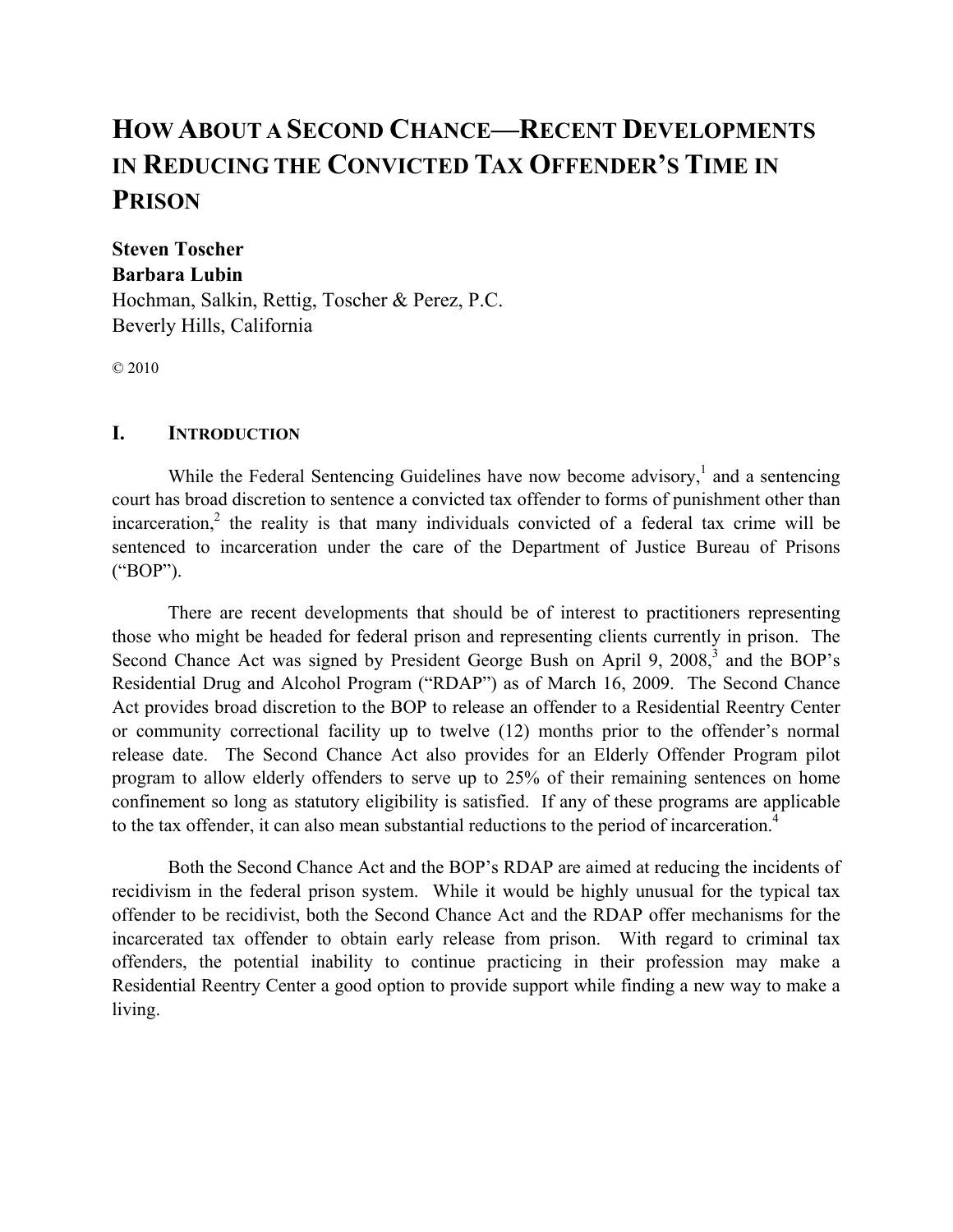#### **II. THE SECOND CHANCE ACT**

The Second Chance Act was a major legislative effort to curb recidivism by addressing prisoner reentry issues. While the legislation was not targeted at tax offenders, it did provide the BOP broad discretion in placing inmates in Residential Reentry Centers for up to twelve (12) months.<sup>5</sup> That authority also allows the BOP place a prisoner in home confinement, including in connection with the Elderly Offender Program.6

The Second Chance Act in relevant part provides:

(1) The Director of the Bureau of Prisons shall, to the extent practicable, ensure that a prisoner serving a term of imprisonment spends a portion of the final months of that term (not to exceed 12 months), under conditions that will afford that prisoner a reasonable opportunity to adjust to and prepare for the reentry of that prisoner into the community. Such conditions may include a community correctional facility.

**(2) Home confinement authority. —** The authority under this subsection may be used to place a prisoner in home confinement for the shorter of 10 percent of the term of imprisonment of that prisoner or 6 months.

\*\*\* \*\*\* \*\*\* \*\*\* \*\*\* \*\*\* \*\*\* \*\*\*

 **(6) Issuance of regulations. —** The Director of the Bureau of Prisons shall issue regulations pursuant to this subsection not later than 90 days after the date of the enactment of the Second Chance Act of 2007, which shall ensure that placement in a community correctional facility by the Bureau of Prisons is—

**(A)** conducted in a manner consistent with section 3621 (b) of this title;

**(B)** determined on an individual basis; and

**(C)** of sufficient duration to provide the greatest likelihood of successful reintegration into the community.

18 USC § 3624(c).

BOP placement of prisoners, which applies to placements under the Second Chance Act as well, is governed by the provisions of 18 U.S.C. § 3621(b). The relevant factors are:

- 1. The resources of the facility contemplated;
- 2. The nature and circumstances of the offense;
- 3. The history and characteristics of the prisoner;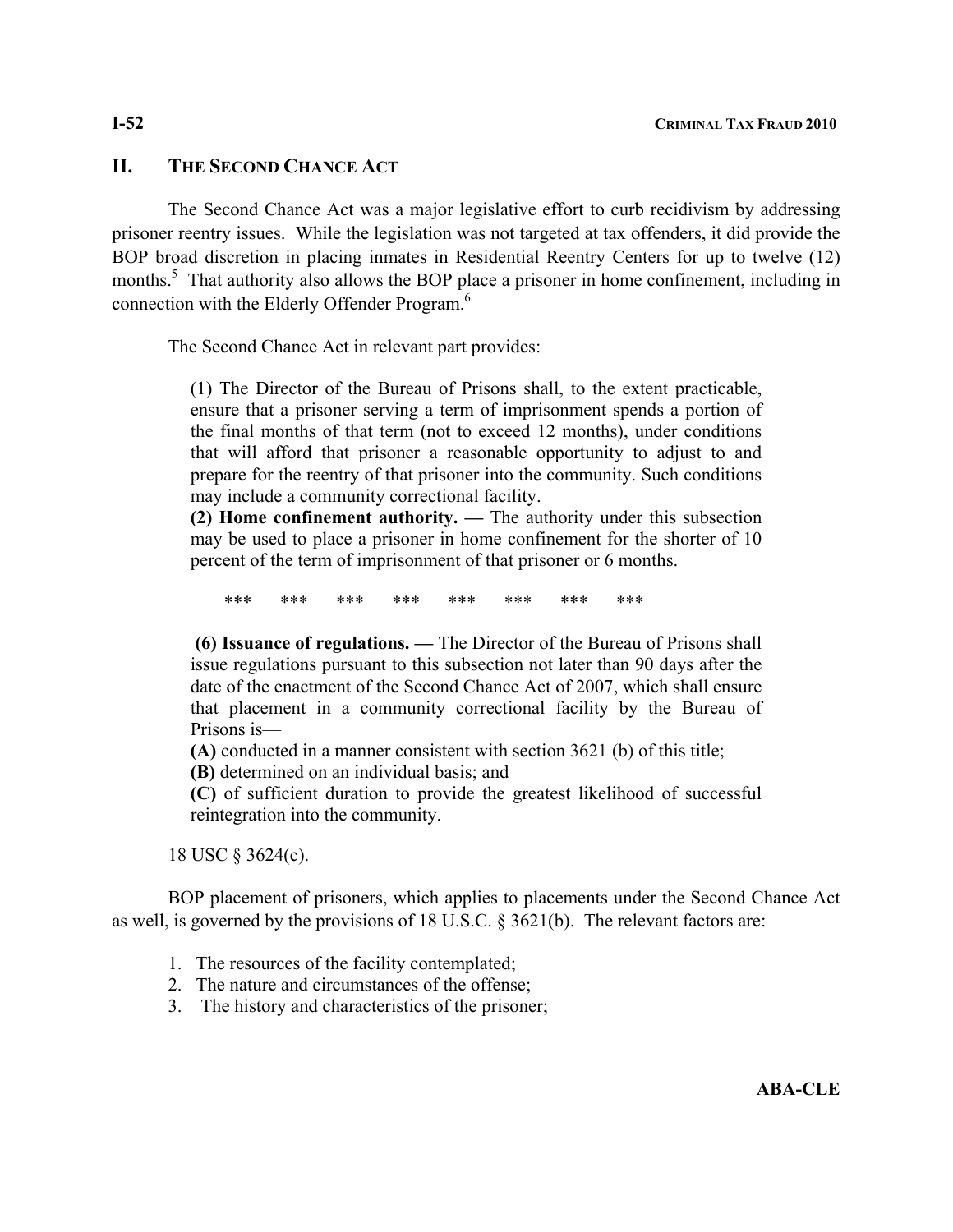4. Any statement by the Court that imposed the sentence - (a) Concerning the purpose for which the sentence to imprisonment was determined to be warranted; or (b) Recommending a type of penal or correctional facility as appropriate; and

5. Any pertinent policy statement issued by the Sentencing Commission pursuant to Section 994(a)(2) of Title 28.

18 U.S.C. § 3621(b).

Since the enactment of the Second Chance Act, there have been administrative and case law developments that have further reinforced the goal of reducing recidivism and have confirmed the BOP's broad discretion with regard to such decisions. Many prisoners have unsuccessfully applied for *Habeas Corpus* relief challenging the BOP's denial of their applications to be moved to community corrections facilities. Ultimately, federal courts will only review such decisions subject to an abuse of discretion standard, and that has proved to be an elusive standard to meet.

The Second Chance Act is somewhat counterintuitive in that a layperson would expect it to apply to people who committed crimes, but were nonetheless amenable to returning to a lawabiding life. While that is the goal, the population the Second Chance Act targets are people who would potentially reoffend in the absence of the community corrections facility. One petitioner argued "the Second Chance Act contains a 'fundamental illogic' that unfairly places prisoners in an 'Alice in Wonderland world of reversals' that is both reprehensible and absurd."<sup>7</sup> The petitioner based his argument "on the fact that his good behavior, strong family connections, and personal resources are used as justifications for assigning him less than the maximum amount of  $RRC<sup>8</sup>$  time."<sup>9</sup> In other words, the Second Chance Act is not a reward for good behavior or saved for those prisoners with the least likelihood of reoffending, rather this case demonstrates that the goal is to help prisoners gain community ties and other attributes that reduce recidivism rates who otherwise may have been in greater danger of reoffending.

Considering that most prisoners would greatly prefer to be in a Residential Reentry Facility rather than in prison, many of the requests for *Habeas Corpus* relief place the prisoner and the BOP on the opposite side of the advocacy role from the usual. In the case law, the petitioners frequently point out their risks (such as no family ties or inability to earn a living), while the BOP discusses the advantages that the prisoner has on their side to prevent recidivism.

On June 24, 2010, the BOP issued a memorandum that provides directives to staff when making decisions regarding pre-release of inmates to Residential Reentry Centers. While the Second Chance Act provides for up to twelve months in an RRC placement, the June  $24<sup>th</sup>$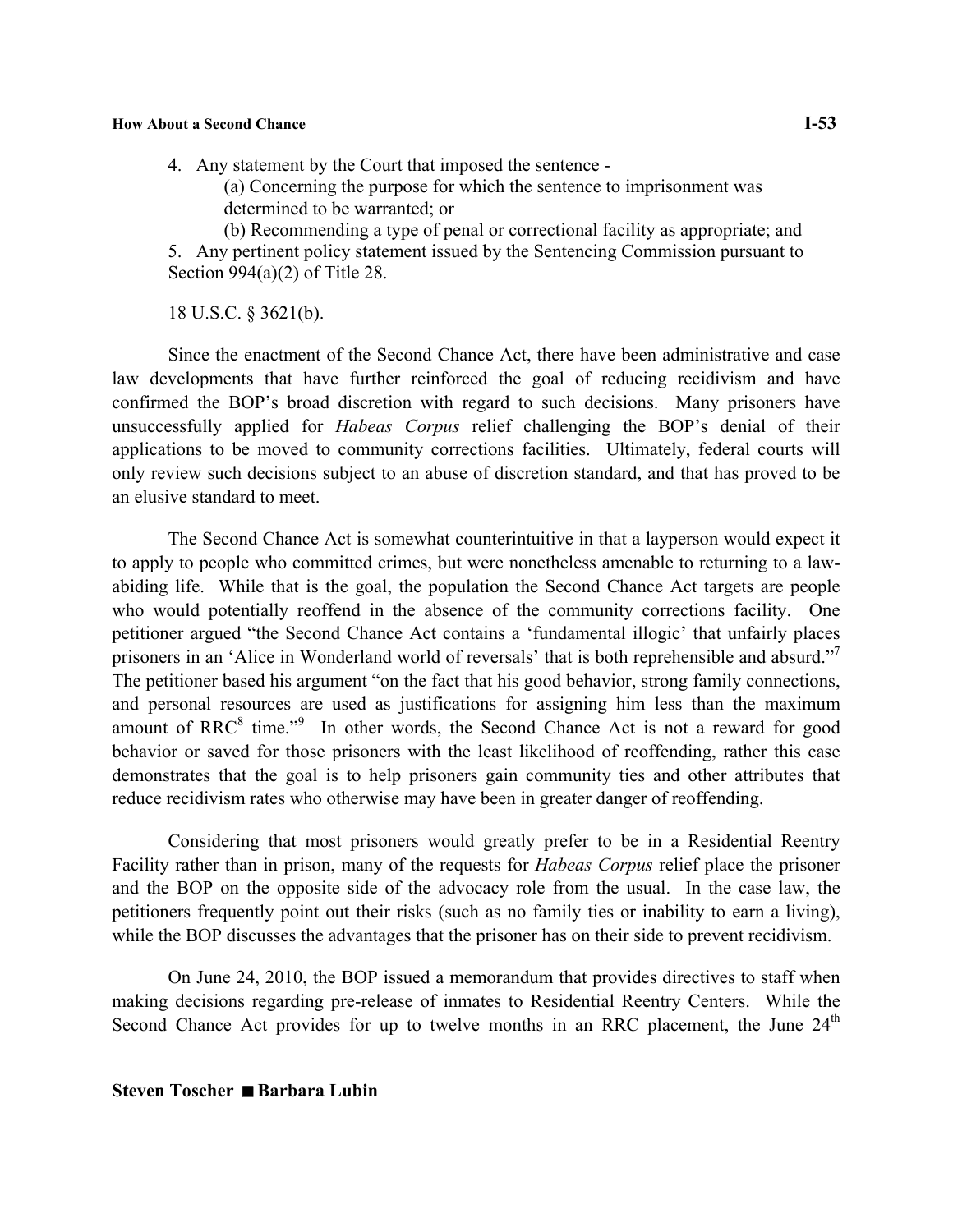memorandum reiterates that the BOP's strategy should be to focus on inmates who have a significant need for the community assistance the Residential Reentry Centers are designed to provide. Also, with regard to minimum-security inmates, the memorandum directs BOP staff to determine whether a direct transfer from the institution to home confinement may be appropriate. $10$ 

## **III. ELDERLY OFFENDER PROGRAM**

The Second Chance Act directs the BOP to conduct an elderly offender pilot program ("Elderly Offender Program") to determine the effectiveness of removing eligible elderly offenders from a BOP facility and placing such offenders on home detention until the expiration of the prison term to which the offender was sentenced. *Mathison v. Davis*, 2010 U.S. Dist. LEXIS 51245, 4-5 (D. Co. 2010). To be eligible for the Elderly Offender Program, inmates must be at least 65 years old, and:

- 1. the offender must be serving a term of imprisonment that is not life imprisonment based on conviction for an offense or offenses that do not include any crime of violence, sex offense, or other crimes enumerated in the statute;
- 2. the offender must have served the greater of 10 years or 75 percent of the term of imprisonment to which the offender was sentenced;
- 3. the offender must not have been convicted in the past of any Federal or State crime of violence, sex offense, or other crime enumerated in the statute;
- 4. the offender must not have escaped, or attempted to escape, from a Bureau of Prisons institution;
- 5. the BOP must determine that release to home detention under this section will result in a substantial net reduction of costs to the Federal Government; and
- 6. the BOP must determine that the offender poses no substantial risk of engaging in criminal conduct or of endangering any person or the public if released to home detention.

*See* 42 U.S.C. §17541(g)(5)(A)(I-vii).

While the Elderly Offender Program has several requirements must be met, it nonetheless may provide some relief for certain offenders convicted of tax and other white-collar crimes. Many convicted of federal tax offenses have no other criminal history. In such cases, providing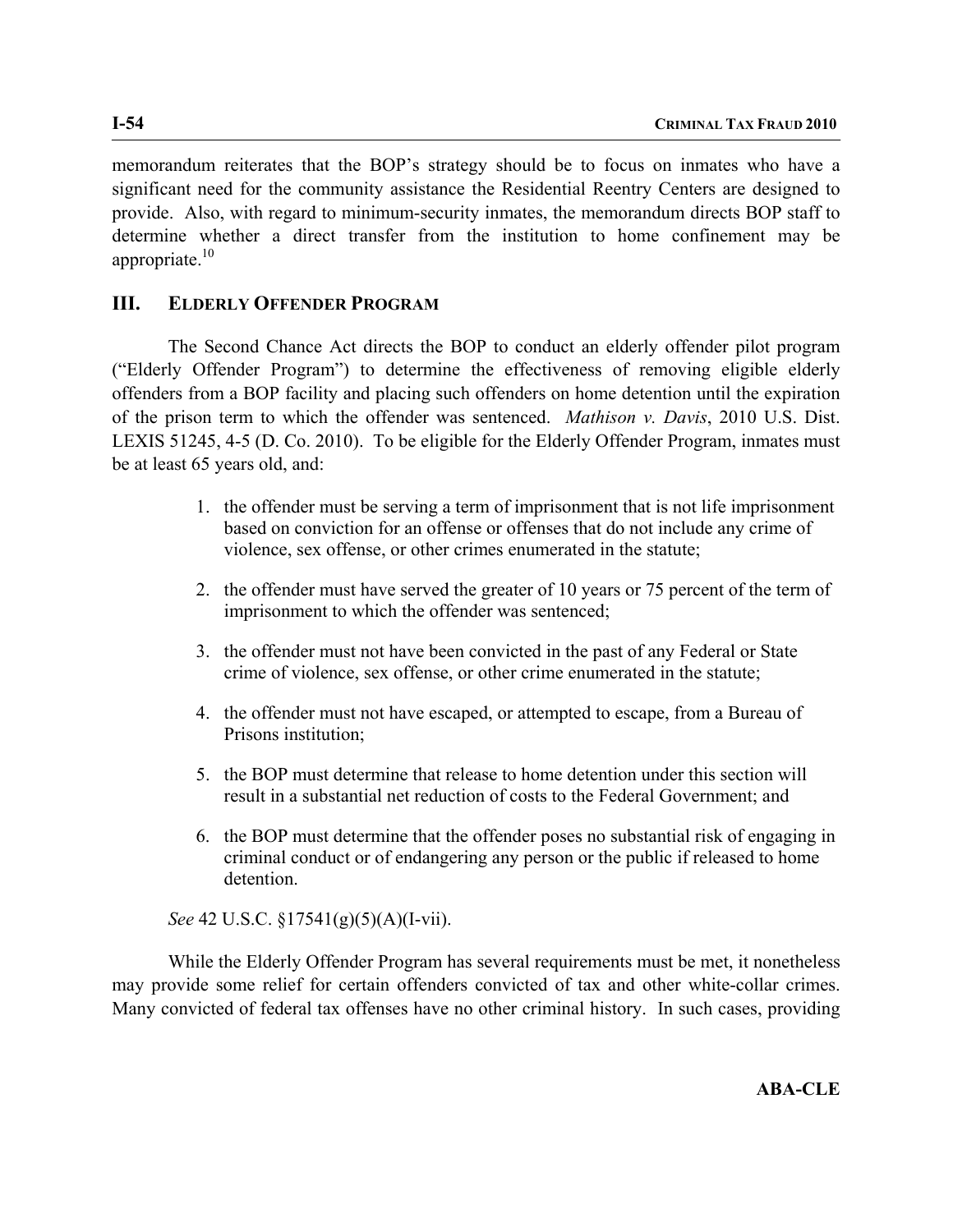that a client is over 65, the Elderly Offender Program can ease the sting of a prison sentence by allowing the last 25% of the sentence to be served at home.

# **IV. BUREAU OF PRISONS RESIDENTIAL DRUG ABUSE PROGRAM ("RDAP")**

Under the RDAP prisoners are provided drug and alcohol treatment opportunities, and upon successful completion of the program, early release from prison. The new drug and alcohol treatment program is contained in Program Statement 5330.11 (Psychology Treatment Program Statement) and the early release procedures for those successfully completing the RDAP are contained in Program Statement 5331.02 (Early Release Procedure) admission to RDAP. There are four general criteria for admission to the RDAP:

- 1. There must be a verifiable substance disorder;
- 2. The prisoner must sign an agreement acknowledging program responsibility;
- 3. The inmate must be able to complete all three components of RDAP; and
- 4. The prisoner must ordinarily have 24 months or more remaining on his or her sentence.

## **Importance of Documenting Drug Abuse**

The RDAP is in high demand and it is not surprising that many prisoners attempt to obtain its benefits. Accordingly, it is important that the substance abuse, whether drugs or alcohol, be adequately documented for the BOP staff to be able to determine the problem. The types of information the BOP will rely upon are as follows:

- 1. Documentation to support a substance abuse within the twelve month period before an inmate's arrest on the current offense;
- 2. Documentation from a probation officer, parole officer, social service professional as information that verifies the immediate problem was substance abuse within the twelve month period before the inmate's arrest of the current offense;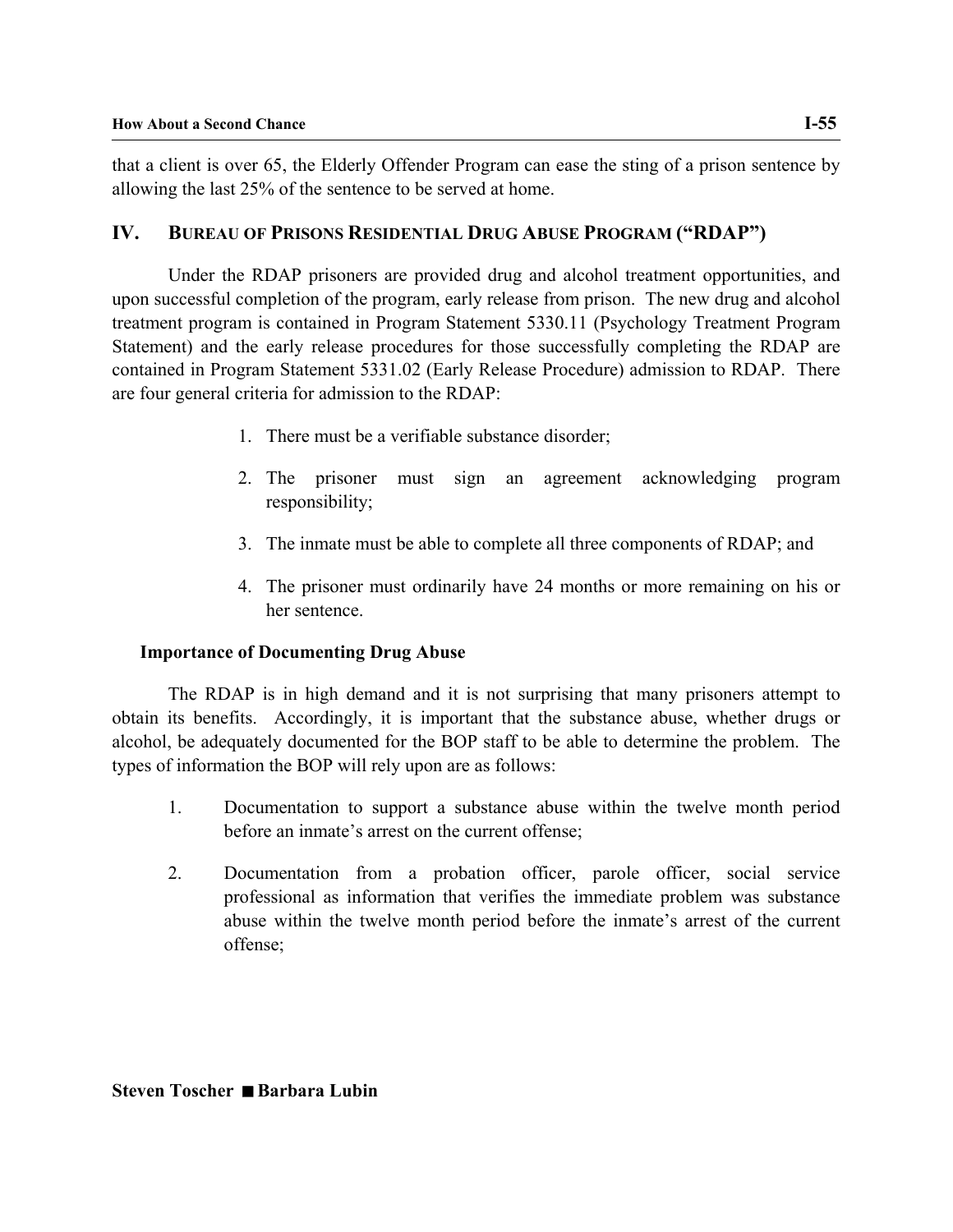- 3. Documentation from a substance abuse treatment provider or medical provider who diagnosed and treated the inmate for substance abuse disorder within the twelve month period before the inmate's arrest on his current offense;
- 4. Multiple convictions (2 or more) of driving under the influence;

The best way to establish eligibility for the RDAP is through the presentence investigation and process. Information regarding the offender's alcohol or drug abuse should be provided to the probation officer so it can be incorporated into the presentence report.

#### **Early Release**

In addition to obtaining drug abuse treatment during the inmate's incarceration, the inmate may be eligible for early release for a period not to exceed twelve months. The general criteria for early release are:

- 1. There has to be a diagnosis for a substance abuse disorder;
- 2. The inmate was sentenced to a term of imprisonment for a non-violent offense;
- 3. Successful completion of the RDAP; and
- 4. The inmate is in compliance with the financial responsibility program.

The early release of a successful RDAP inmate is based upon the discretion given to the BOP under USC § 3621(E). The wide discretion of the BOP in determining eligibility for the RDAP, and thus eligibility for early release, is well established.<sup>11</sup> The most recent program statement (5331.02) establishes the time frame of the early release based upon the length of the offender's sentence.

Section 3621(E) provided in relevant part that:

"The period a prisoner convicted of a non-violent offense remains in custody after successfully completing a treatment program may be reduced by the Bureau of Prisons, but such reduction may not be more than one year from the term the prisoner much otherwise serve."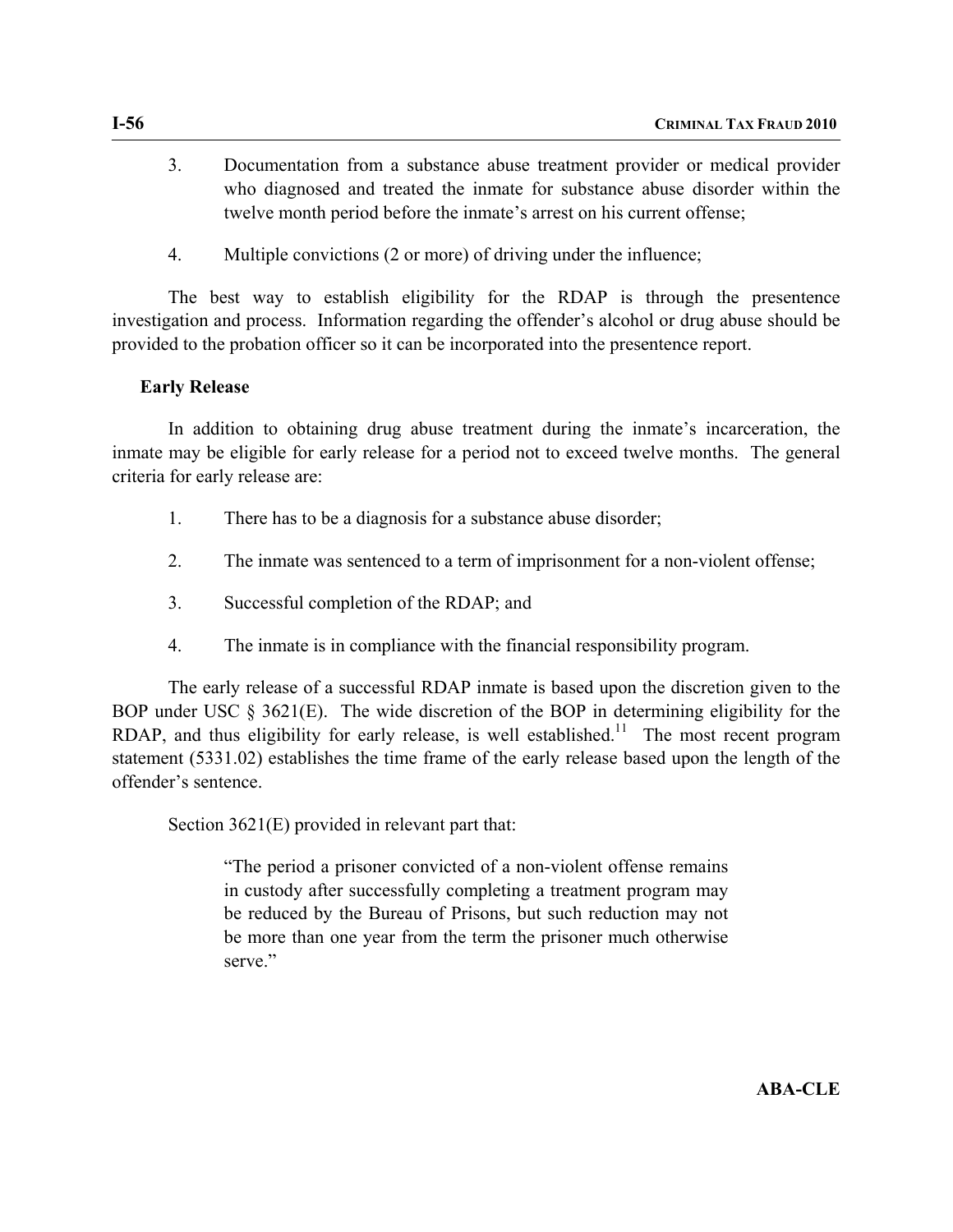Under the new program statement effective March 16, 2009, offenders found to be eligible for early release may be released as follows based upon their length of their sentence:

Length of Sentence

| 37 months or more | Up to $12$ months |
|-------------------|-------------------|
| 31 to 36 months   | Up to 9 months    |
| 30 months or less | Up to 6 months    |

#### **The Treatment Program**

The RDAP treatment program consists of as what is referred to as a unit base component or drug treatment within the prison system for a period of at least six months. Normally there are follow-up services while incarcerated followed by a community based drug abuse treatment that normally lasts at least three months.

#### **V. CONCLUSION**

Representing clients facing a federal prison sentence offers many advocacy opportunities. While the BOP has broad discretion, the case law also demonstrates the persuasive effect a Judge's recommendations can have on the BOP's exercise of authority. If, for instance, a client would be a candidate for the RDAP, it is important to make sure the drug or alcohol problem is documented in the Presentence Report. Further, if the Judge is willing to make a recommendation to the BOP to consider the RDAP program, it will likely increase a client's chance of being approved for RDAP. Similarly, if a client would benefit from an RRC, or would be eligible for the Elderly Offender Program, advocating for that path begins well in advance of sentencing.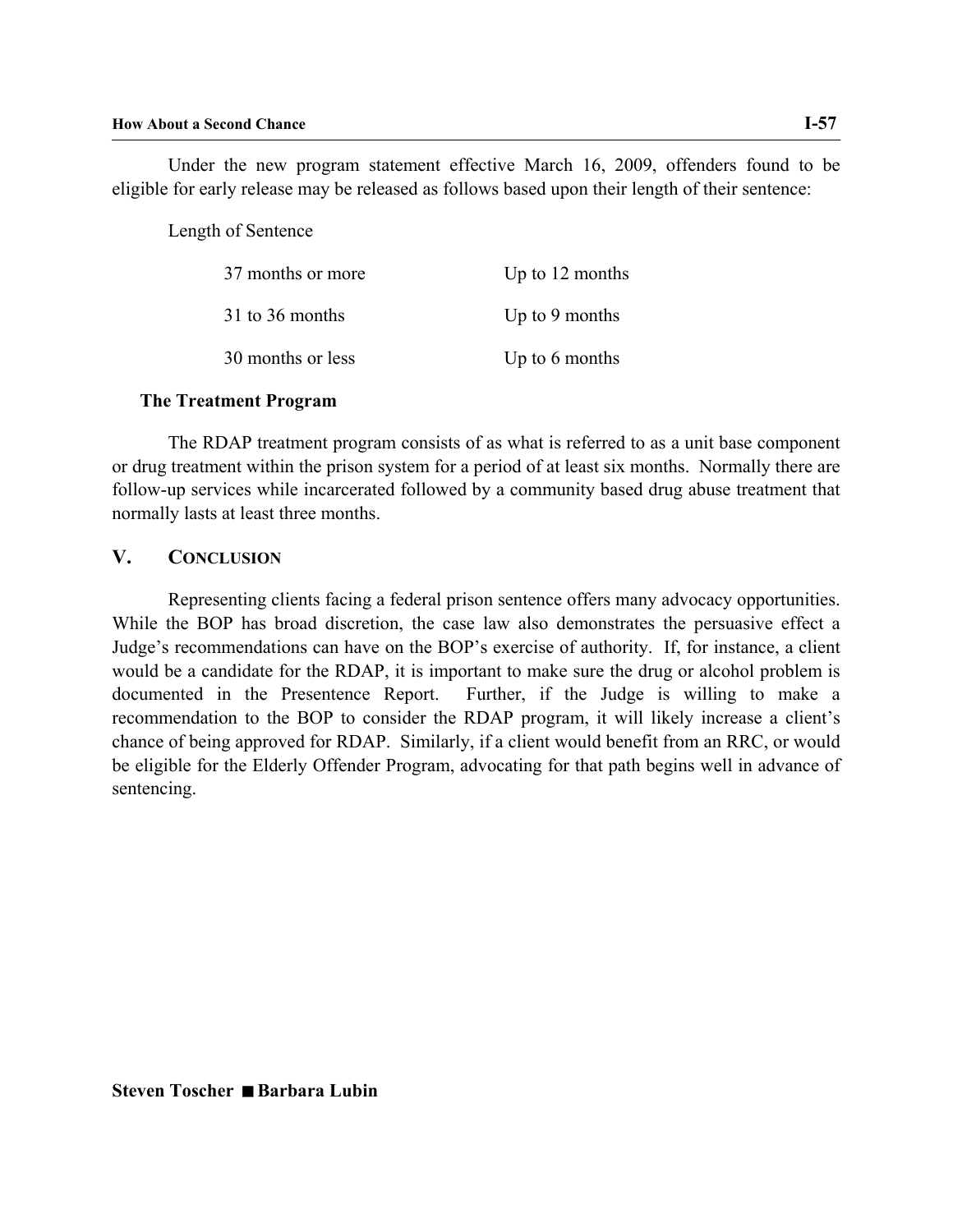# **ENDNOTES**

- 1. United States v. Booker, 543 U.S. 220 (2005); 3d 237, 247 (3d Cir. 2006); Gall v. United States, 552 U.S. 38 (2007).
- 2. As noted by Justice Stevens in Gall, 128 S. Ct. at 595-596:

 We recognize that custodial sentences are qualitatively more severe than probationary sentences of equivalent terms. Offenders on probation are nonetheless subject to several standard conditions that substantially restrict their liberty….Probationers may not leave the judicial district, move, or change jobs without notifying, and in some cases, receiving permission from, their probation officer or the court. They must report regularly to their probation officer, permit unannounced visits to their homes, and refrain from associating with any person convicted of a felony, [etc.]. Most probationers are also subject toindividual "special conditions" imposed by the Court.

- 3. Second Chance Act of 2007 (Community Safety Through Recidivism Prevention) Public Law No. 110-199 (hereinafter the "Second Chance Act.").
- 4. The BOP use to have what was referred to as Intensive Confinement Center or "boot camp," which some tax offenders qualified for and who received a sentence reduction. That program terminated in 2004. See Serrato v. Clark, 486 F.3d 560 (9th Cir. 2007). Prior to the Second Chance Act, the BOP discretion was limited to the last ten percent of the term of imprisonment, not to exceed six months.
- 5. 18 U.S.C. § 3624(c).
- 6. Id.
- 7. Crabbe v. Davis, 2010 U.S. Dist. LEXIS 89063, at 15 (D. Co. 2010).
- 8. RRC is an acronym for "Residential Reentry Center," also known as a Community Corrections Facility.
- 9. Crabbe at 15.
- 10. Home detention continues to be limited to the final 10% of any federal sentence. See 18 USC §  $3624(c)$ .